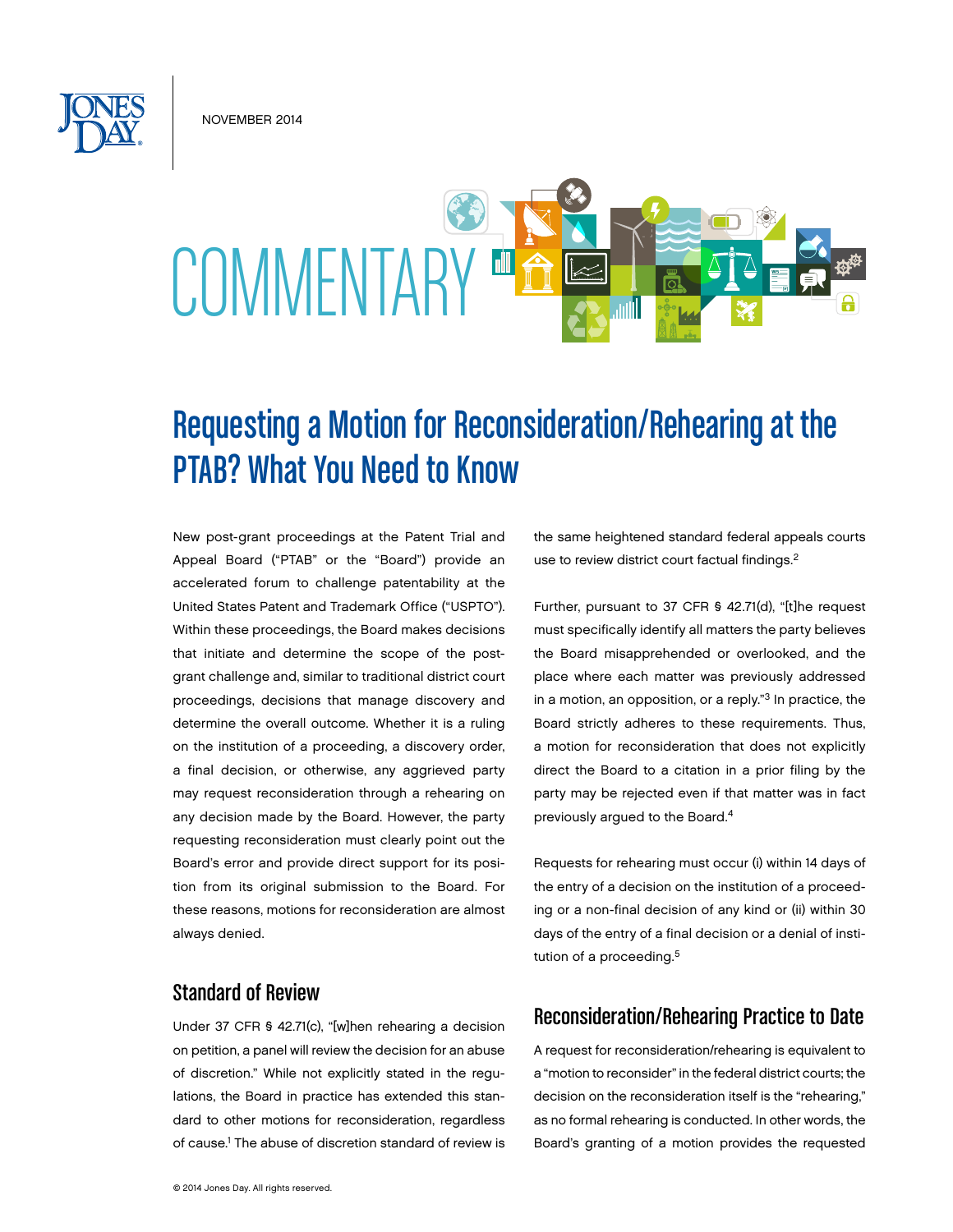relief without further argument from the parties.<sup>6</sup> Typically, in its written decision, the Board will outline each argument presented in the Request, address the arguments with specificity, and provide reasoning for either granting or denying based on the evidence brought to its attention in the Request.

Due to the infancy of the new post-grant proceedings, the vast majority of requests for reconsideration filed with the Board have concerned the grant or denial of the institution of the proceeding or the proceeding's scope (i.e., which particular claims or references from the original petition will be reviewed). Of the approximately 2007 requests for rehearing decided as of the date of this writing, only 10 have been granted, and seven of these have granted only partial relief. This is roughly a 5 percent success rate for all motions. Of the requests related to the initial institution decision, only 3.5 percent (six of 169) have been successful. To date, the Board has not granted reconsideration of a final written decision.

## Successful Motions for Reconsideration/ Rehearing

Winning motions for reconsideration/rehearing have presented the Board with clear guidance as to how the Board misapplied the law, overlooked previously argued material facts, or made inadvertent errors in its ruling. Presenting new arguments or merely re-arguing the position a party presented in the prior submission will not persuade the Board. Further, to date, the Board has granted only motions on institution decisions that have demonstrated the previous order was clearly wrong in some respect.<sup>8</sup> The following are examples of successful requests for reconsideration/rehearing of institution decisions by the Board.

Misapplication of Law. In *PNY Techs.*, the Board originally granted *inter partes* review of nine claims of the patent at issue.<sup>9</sup> The patent owner successfully argued that with respect to one ground for institution, the Board misapplied the law.10 Specifically, the patent owner argued that the Board's decision—stating that it was "conceivable that the processes of [the alleged anticipatory reference] could create an indent with no curvature" and that "logic and physics dictate" some curvature would occur in die-pressed materials—"illustrate[d] 'a lack of inherency under the proper Federal Circuit standard.'"11 The Board reviewed the inherency standard, agreed

it was misapplied in this instance, and removed anticipation as a ground for the *inter partes* review.

Overlooking Previous Arguments. In *Illumina Inc. v. The Trustees of Columbia Univ. in the City of New York*, the Board originally denied *inter partes* review of a patent claim based on the rejection of an alleged anticipatory reference.<sup>12</sup> The petitioner successfully pointed out that a passage from the reference, which it had cited in its petition, incorporated by reference a publication that disclosed deazapurine as the base of a nucleotide.13 The Board admitted that it overlooked the particular citation when denying review, agreed that the passage supported incorporation by reference of the relevant subject matter, and authorized *inter partes* review of the claim.14

Other Obvious Errors. In *Facebook, Inc. v. Software Rights Archive, LLC*, the petitioners requested that the Board institute *inter partes* review on other claims and further to add an additional reference as grounds for institution.15 In support, it noted that the Board had found in their favor in the body of the decision but had inadvertently left the claims and reference out of its order.<sup>16</sup> The Board agreed that it had inadvertently omitted the reference and that the omission of the claim was a typographical error.17

## Practice Tips

A party that believes the Board erred in a decision has the statutory right to ask for reconsideration. But, an aggrieved party should temper its expectations for any reversal. Like any deliberative body, the Board is hesitant to reverse itself unless a party can show clear, unmistakable error.

This does not mean that reconsideration should not be attempted where the Board has issued an adverse ruling on an important matter and meritorious arguments exist. At the very least, requests for reconsideration enable the party to further argue its position and require the Board to examine the issues further. Based on PTAB practice to date, the following are "best practices" for submitting a successful request for reconsideration/rehearing with the Board:

• Shore up the original brief. A request for reconsideration is only as good as the petition, motion, or brief it cites. Therefore, all potential winning arguments (within